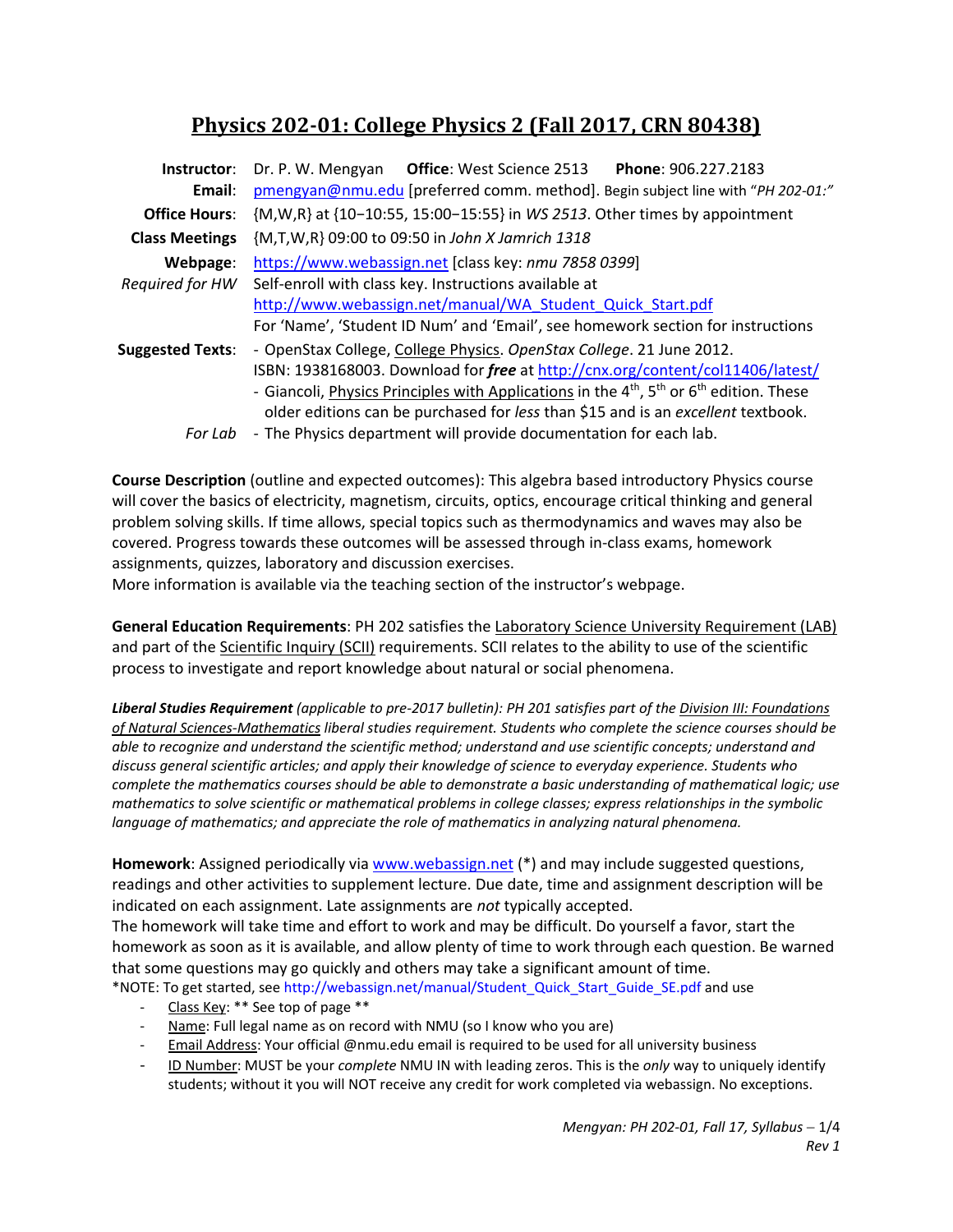**Quizzes**: May be administered during the regularly scheduled class time and may include content from lecture, homework, exams, labs or any other relevant course related information. Please note that quizzes may or may not be announced during lecture and will *never* be announced via email. **Make up quizzes will** *not* **be administered**. These will be designed with a few goals in mind (1) provide students the opportunity to check their understanding of relevant material and receive feedback from the instructor (2) provide the instructor with feedback as to how well students are understanding the material (3) encourage students to continue to stay on top of the material, develop sound study habits, regularly attend class, etc

**Exams**: There will be three (3) scheduled exams during the semester plus a final exam. Each in‐class exam is equally weighted. If the final exam score is higher than the lowest in‐class exam score, the final exam score will replace this lowest in‐class exam score. Exams 1, 2 and 3 will be administered in the normal lecture room and during the normal meeting time. The final exam will be administered in the same room as lecture and at a time pre‐determined by NMU. **Make up exams will not be administered**. If an exam is to be missed due to extenuating circumstances, contact me via email BEFORE the scheduled exam time to see about making the appropriate arrangements.

Use of notes, books or electronic gizmos of any sort will not be permitted on the exams unless otherwise specified by the instructor.

# **TENTATIVE\*\* Exam Schedule**:

| Exam 1: Normal class time |  | Thu $\sim$ 21 Sep 2017 CH 18-21 <sup>**</sup> [#'s w.r.t. OpenStax] |
|---------------------------|--|---------------------------------------------------------------------|
| Exam 2: Normal class time |  | Thu ~26 Oct 2017 CH 22-24 <sup>**</sup> [#'s w.r.t. OpenStax]       |
| Exam 3: Normal class time |  | Thu ~16 Nov 2017 CH 25-27 <sup>**</sup> /#'s w.r.t. OpenStax]       |
| Final Exam 08:00 to 09:50 |  | Thu 14 Dec 2017 All material covered in class                       |

**\*\***Exam *times* and *content* will be adjusted appropriately to accommodate the course schedule. Deviations from this tentative schedule will be discussed, *in class*, as they become relevant. Exam dates will typically be finalized a minimum of one week before the exam is administered.

The final exam time is predetermined by NMU and will *not* be modified by the instructor.

# **Grades**:

| Lab***, Quizzes, Homework, etc: 30%             |                                          |
|-------------------------------------------------|------------------------------------------|
| Exams (1, 2, 3, Final, Final; Best 4 of 5): 70% | A: ≥ 90%; B: ≥ 80%<br>C: ≥ 70%; D: ≥ 60% |
| Total: 100%                                     | F: 60%                                   |

'+' and '−' grades are typically assigned when a grade is within ± ~2.0% of the letter grade cutoff. **\*\*\***Minimum grade of 60% in the laboratory component, in addition to appropriate performance in the rest of the course, is *required* to earn an overall passing grade in this course.

# **Lab:**

Lab is a separate course in which you must be enrolled. A minimum score of 60% is *required* in order to qualify for a passing score in the lecture. To be clear, that means if your score is any less than 60.0%, you will have earned a FAILING grade in your lecture section. The final grade from the laboratory course part of your lecture score and likely to be weighted at ~20%. The laboratory section of this course is designed to provide hands on experience with the topics covered in lecture.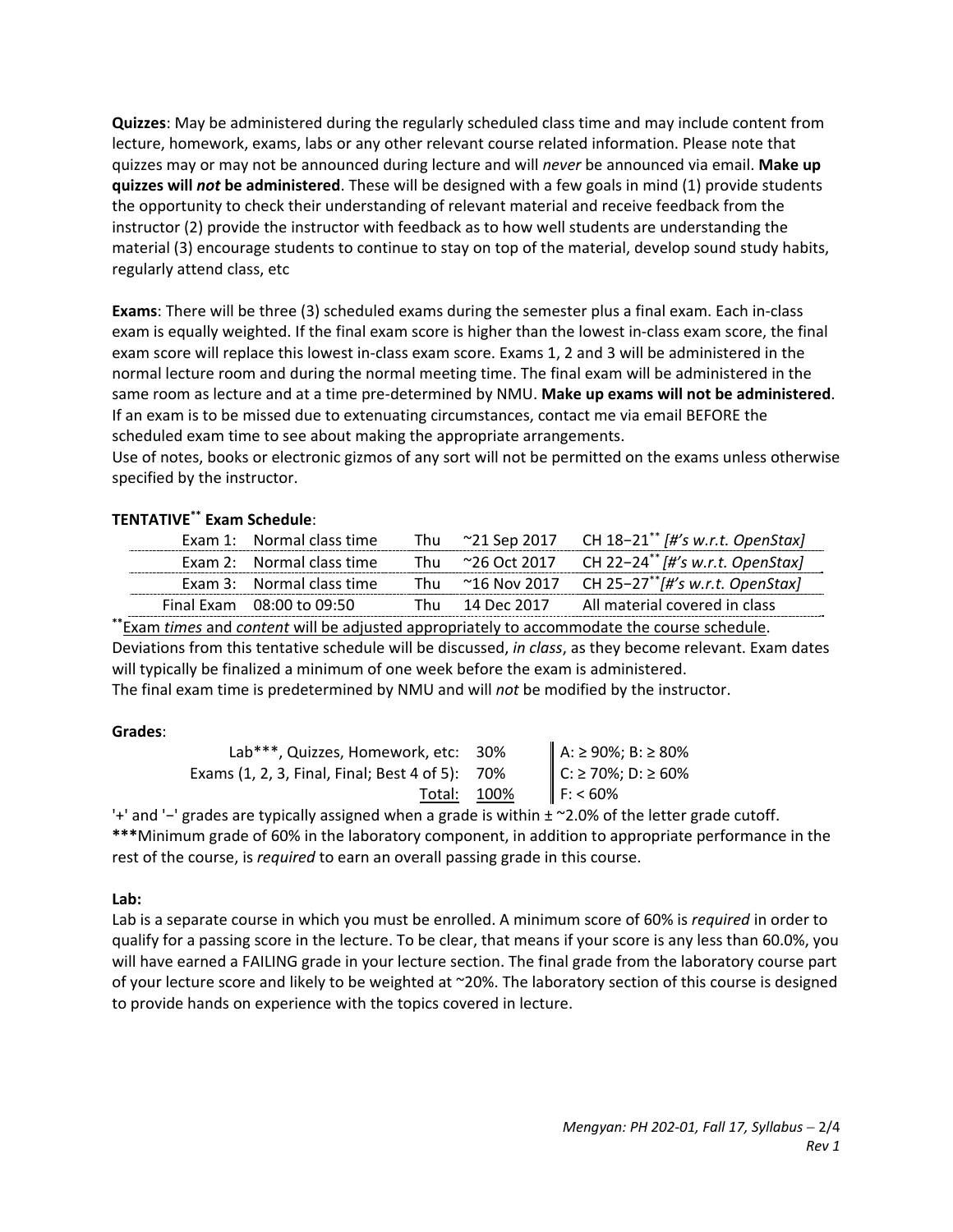# **Important Notes:**

# - **ADA Statement**:

In compliance with the ADA and university policy

*"If you have a need for disability‐related accommodations or services, please inform the Coordinator of Disability Services in the Dean of Students Office at 2101 C. B. Hedgcock Building (227‐1700 or disserv@nmu.edu). Reasonable and effective accommodations and services will be provided to students if requests are made in a timely manner, with appropriate documentation, in accordance with federal, state, and University guidelines."*

# - **Religious Holidays**:

Pursuant to university policy, a student who intends to observe a religious holy day should make that intention known, in writing, to the instructor prior to an absence. A student who is absent from a class, exam or exercise for the observance of a religious holy day shall be allowed to complete an assignment or exam scheduled for that day within a reasonable time around that absence.

- **Academic Integrity**:

Section 2.3.1 of the NMU Student Handbook discusses scholastic dishonesty; all of which will be upheld in all aspects of this course. Academic dishonesty will not be tolerated.

#### - **Appropriate behavior**:

I expect students to behave in a respectful, considerate and courteous fashion in any activity related to this course (e.g. Lecture, lab, discussion, office hours etc). Rude, disrespectful or disruptive behavior will *never* be tolerated.

#### **Final Notes and Suggestions to Succeed**:

- **Course Assistance**: A plethora of options are available to support your success in this course (e.g. Lecture [Dr. Mengyan], lab and discussion via class, office hours, email or special appointment), your textbook, the library, other text books and physics department tutors. Take advantage of the available resources. DO NOT HESTIATE TO ASK QUESTIONS AS THEY ARISE!
- Preparation is the key!
	- o Read your book material before AND after we cover it in class
	- o Take good notes during lecture
	- o Study your notes
	- o Take advantage of available resources (e.g. *actually* attend class, read the book)
	- o If something is unclear during lecture or your own studying, ASK ABOUT IT!
- Homework and supplemental work:
	- o Work each question using the problem solving process. Getting the 'correct' numerical answer is *meaningless* if you do not understand the process used to arrive there.
	- o Start your homework assignments as early as possible
	- $\circ$  Read the homework questions when they are available before the related material is presented in class; familiarity with the questions will help you associate the relevant concepts as they are introduced in lecture, lab and while you read the material
	- o Give yourself plenty of time to complete the assignments as you will likely need to think carefully about the questions, review the relevant sections of the text or your notes and then work towards a solution
	- o Use a dedicated notebook to *fully* work out homework and supplemental questions
- Studying for any exam should be an ongoing exercise. Structured reviews of material built into your schedule promotes better long‐term retention and higher understanding of the material
- I cannot stress enough: ASK QUESTIONS WHEN YOU HAVE THEM!